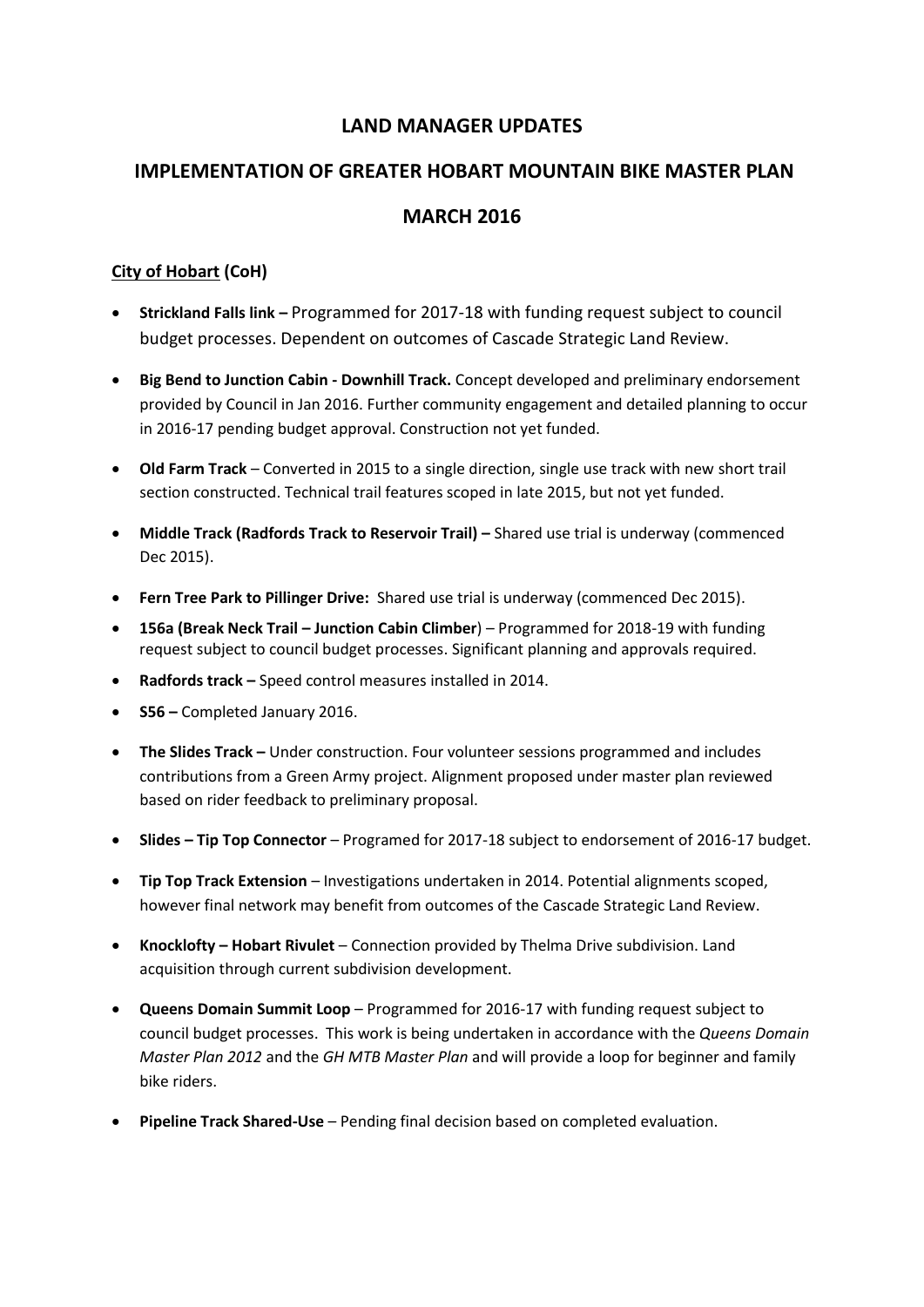### **Kingborough Council (KC)**

- **Kingston MTB Park -** Work has commenced by Council Reserves Crew in February to improve and upgrade a large spoon drain running along the top of the MTB Park between the Park and the dog off-lead area. Another drain has been put in between the eastern side of the park and the Twin Ovals to help capture surface water and re-direct excess water away from the trails. Council is currently getting quotes to do some further maintenance upgrades in relation to further drainage, re-shaping the XC tracks and capping, as the condition of the XC trail is in poor condition. Aiming for completion prior to Spring 2016. Tree planting to occur in July 2016 to help with drainage, ground moisture and aesthetics of the park. Local riders invited to participate (as part of National Tree Day).
- **Alum Cliffs Track**  Stage 3 of Alum Cliffs track is planned to go out to quotes/tender in the first half of 2016 to complete the final section from the Shot Tower to Wandella Ave, Taroona. It is proposed that the trail extension is built to multi-use standard (walking/MTB) to allow for a potential future option of the trail being endorsed for shared use. Some work would need to done for some up-grades of the first section of Alum Cliff Track from Kingston Beach to widen a few areas, manage line of sight etc. and create better access from Tyndall Rd entry (avoiding the ramped section). Once the final stage to Wandella Ave is completed, a shared use trial may occur.
- **Nierinna Creek Track** The track has always been open to all users. Some trees have been recently removed by Council where it was very narrow for horses. The steep sections with steps are on very narrow corridors of Council land and will not re-align easily without going on to private land. Further investigation required to upgrade these sections.
- **Mt Nelson to Kingston link** In progress, dependent on land owner negotiations. Council investigating the possibility of a multi-use trail between Hobart and Kingston via the Mt Nelson ridgeline, Albion Heights and Bonnet Hill. This is part of a broader vision for a Regional Trail from Hobart to Dover, with the Hobart to Kingston section being the critical link to establish. Council is now re-investigating the feasibility of such a trail and a proposed route and continue conversations with landowners that were last held in 2012.
- **Tramway to Maudsley Rd Link (Allens Rivulet)** in progress, dependent on land owner negotiations. The Trail Riders Action Club (TRAC) have entered conversations with 2 of the 3 landowners to gain support in principle to allow public access. This needs to be formalised with council once all discussions have occurred. Negotiations are continuing.
- **Tramway Stage 2**  No progress/investigation to date.
- **Snug Tiers (PWS)**  In progress, dependent on land owner negotiation. TRAC are instigating discussions with the landowners from the Roberts Rd, Kaoota end in regards to allowing public access and formalising this over the current trail from the end of Roberts Rd, over Perrins Ridge and down under the power lines to meet up with the end of McGowens Rd, Margate.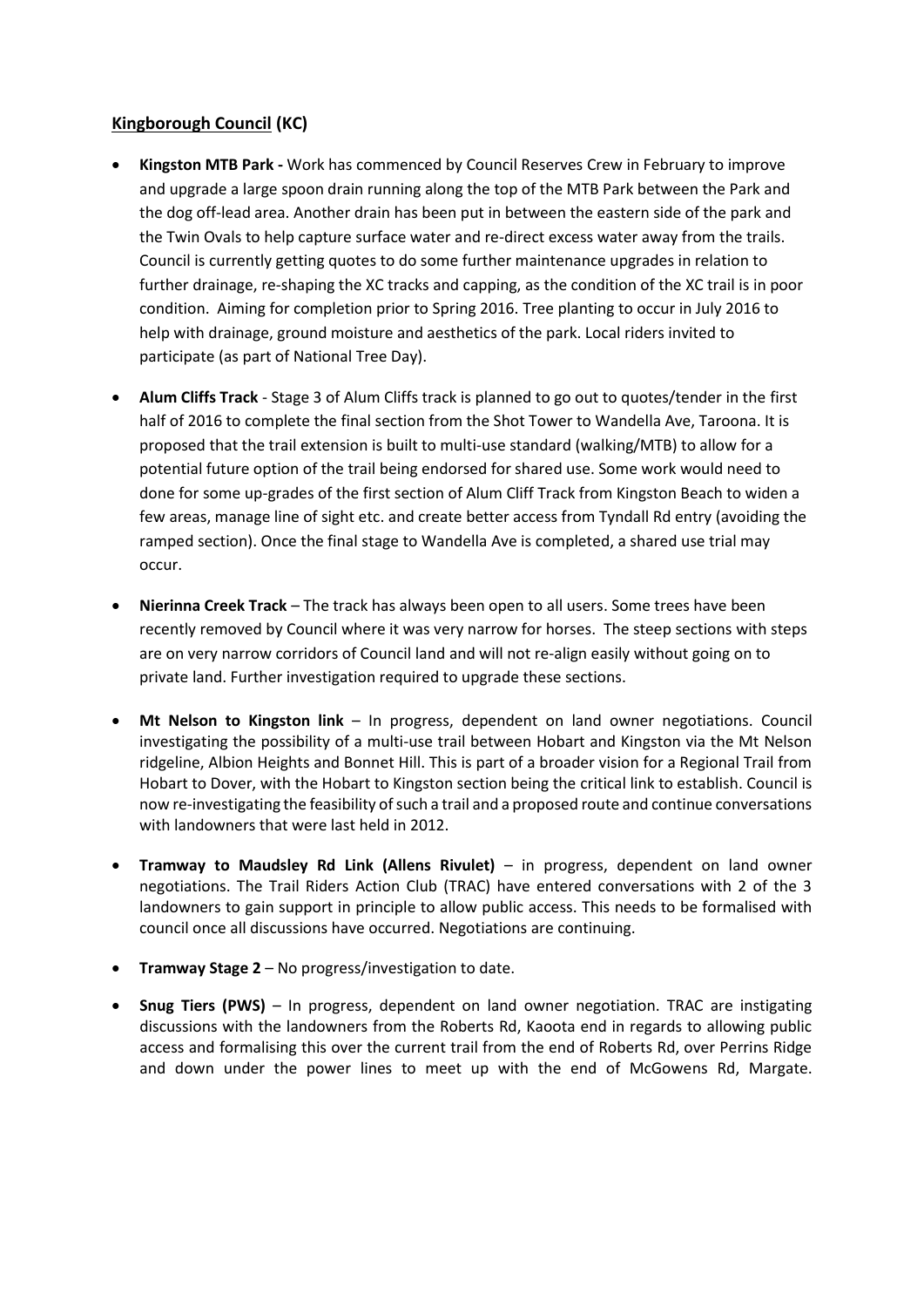# **Clarence City Council (CCC)**

- **Tangara Trail**
	- o **Mortimer Bay Coastal Trail** The trail from Mortimer Bay Reserve to Palana Court did not permit horse or mountain bike usage under PWS regulations (even though an informal footpad existed that was used for riding). With support from PWS, Council undertook a Reserve Activity Assessment, fulfilled the requirements which included protecting Aboriginal relics with a gravel topping on the footpad and extended the track to Palana Court. Site constraints required that mountain bikes are prohibited from entering the trail at Palana Court due to risk of conflict with other users. Within Mortimer Bay reserve a gravel track corridor has been installed in the first section as the loose sandy soil is difficult to walk or ride on.
	- o **Dirty Bridge Creek Track** A subdivision is underway between School Road and Delphis Drive which will include a Tangara Trail connection.
- **Clarence Coastal Trail -** Sections of this proposed trail in Sandford that parallels the coast near Dorans Road are located on private property. A recent subdivision at the end of Dorans Road provides an access way to the coast, making future development of a coastal trail possible.
- **Meehan Range**
	- o **Cross Country Downhill** The Corkscrew (blue square), Grassy Valley Descent (black diamond) and Dinosaur Descent (blue square) provide a connection from the Skyline Fire Trail to the Clarence Mountain Bike Park. These trails were constructed by a combination of professional trail builders and the Meehan Range Trail Groomers volunteers.
	- o **Skyline Single Track -** Refer to Draft Meehan Range Strategic Mountain Bike Plan which is awaiting a Meehan Management Statement from PWS before it can be released for public consultation.
	- o **Stringy Bark Gully Loop -** Informal development of trails in this area by Meehan Range Trail Groomers include Fun Time and the Stringy Bark Gully Track.

## **Glenorchy City Council (GCC)**

- **Glenorchy MTB Park** installation of park benches and water filling station. XC new bridge in MTB Park area.
- **North-South Track** Track drainage and tread hardening (after crossing over the Kangaroo Fire Trail). Track drainage and tread hardening on the switchbacks in the MTB Park.
- Input into Wellington Park Tracks grading project